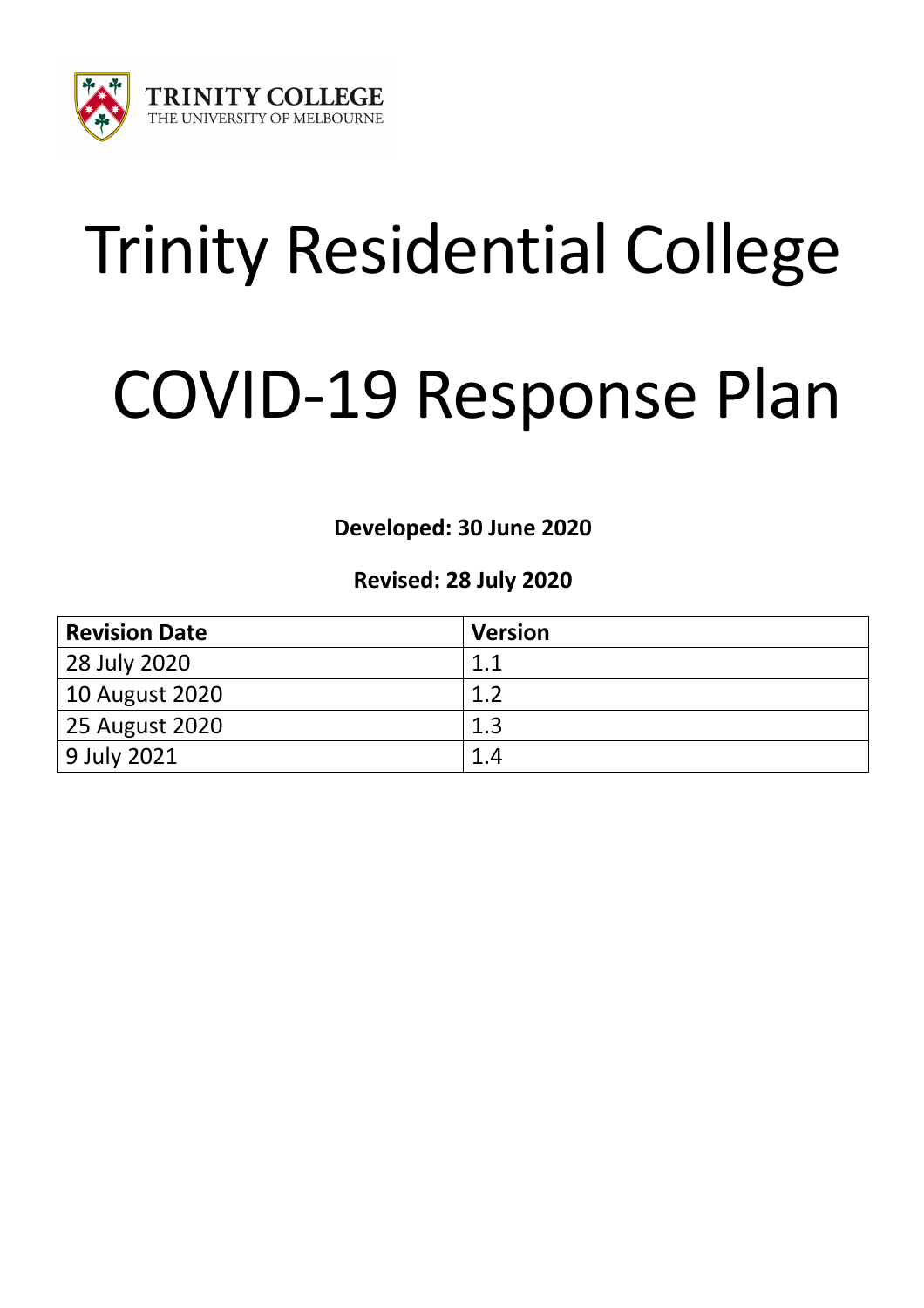# **Table of Contents**

| 4. |  |  |  |  |  |
|----|--|--|--|--|--|
| 5. |  |  |  |  |  |
| 6. |  |  |  |  |  |
| 7. |  |  |  |  |  |
| 8. |  |  |  |  |  |
| 9. |  |  |  |  |  |
|    |  |  |  |  |  |
|    |  |  |  |  |  |
|    |  |  |  |  |  |
|    |  |  |  |  |  |
|    |  |  |  |  |  |
|    |  |  |  |  |  |
|    |  |  |  |  |  |
|    |  |  |  |  |  |
|    |  |  |  |  |  |
|    |  |  |  |  |  |
|    |  |  |  |  |  |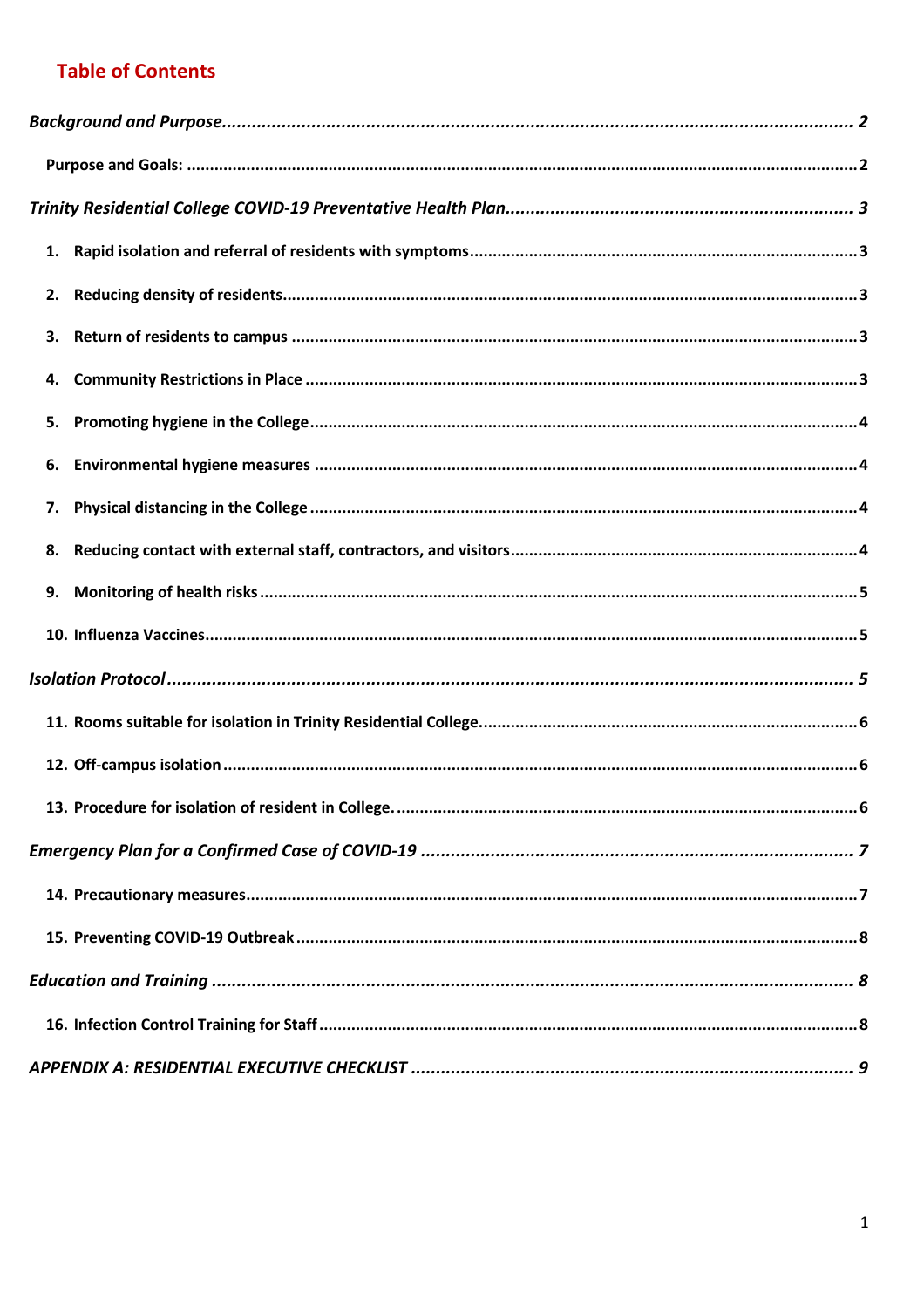# Background and Purpose

This document has been developed in response to the COVID-19 pandemic in order to ensure the safety of the Trinity Residential College community. Advice from the Australian Health Protection Principal Committee (AHPPC) and the Victorian Government's Department of Health and Human Services (DHHS) has been taken into account to ensure this plan follows best practice.

This document has been developed using advice from the University of Melbourne Student Accommodation COVID-19 Response Plan.

All points and information in this document are based on current and previous governmental advice and will be updated based on changes to Governmental restrictions. This document is subject to change at the discretion of the College at any time and may be modified in future without notice to suit the safety needs of the community. This document could be outdated if downloaded – please refer to the electronic version for the most up to date information.

## Purpose and Goals:

The purpose of this document is twofold:

- 1. Ensuring the safety of the residential community by reducing the risk of COVID-19 introduction into our community or transmission to residents in the community.
- 2. Ensuring that practices within the residential College adhere to current governmental advice and recommendations regarding the safety of the community during COVID-19

# Key Information for Residents

Here's key information that residents need to know:

#### **Ensure you constantly refer to the current Government Advice and regulations and on-campus Safety Measures outlined by the Deputy Dean.**

**If you have any symptoms of COVID-19 (even mild symptoms), or If you think you have been exposed to COVID-19, you are required to:**

- **1. Inform a staff member**
- **2. Get tested for COVID-19**
- **3. Isolate until your results return** in an appropriate location.

**If you need to isolate, it's preferred that you isolate off-site, if you have ready access to a safe place.** This may be somewhere like your family home.

**-** If you don't have anywhere off-site that's appropriate, we'll work with you to find a safe place for you in the College or elsewhere.

Here's the four things we need you to do:

- **- Self-Isolate and tell a staff member** if you're even a little bit sick OR if you have been potentially exposed to COVID-19.
- **- Get tested immediately**
- **- Practice good hygiene, physical distancing, and wear a mask at all times**
- **- Isolate in an appropriate environment**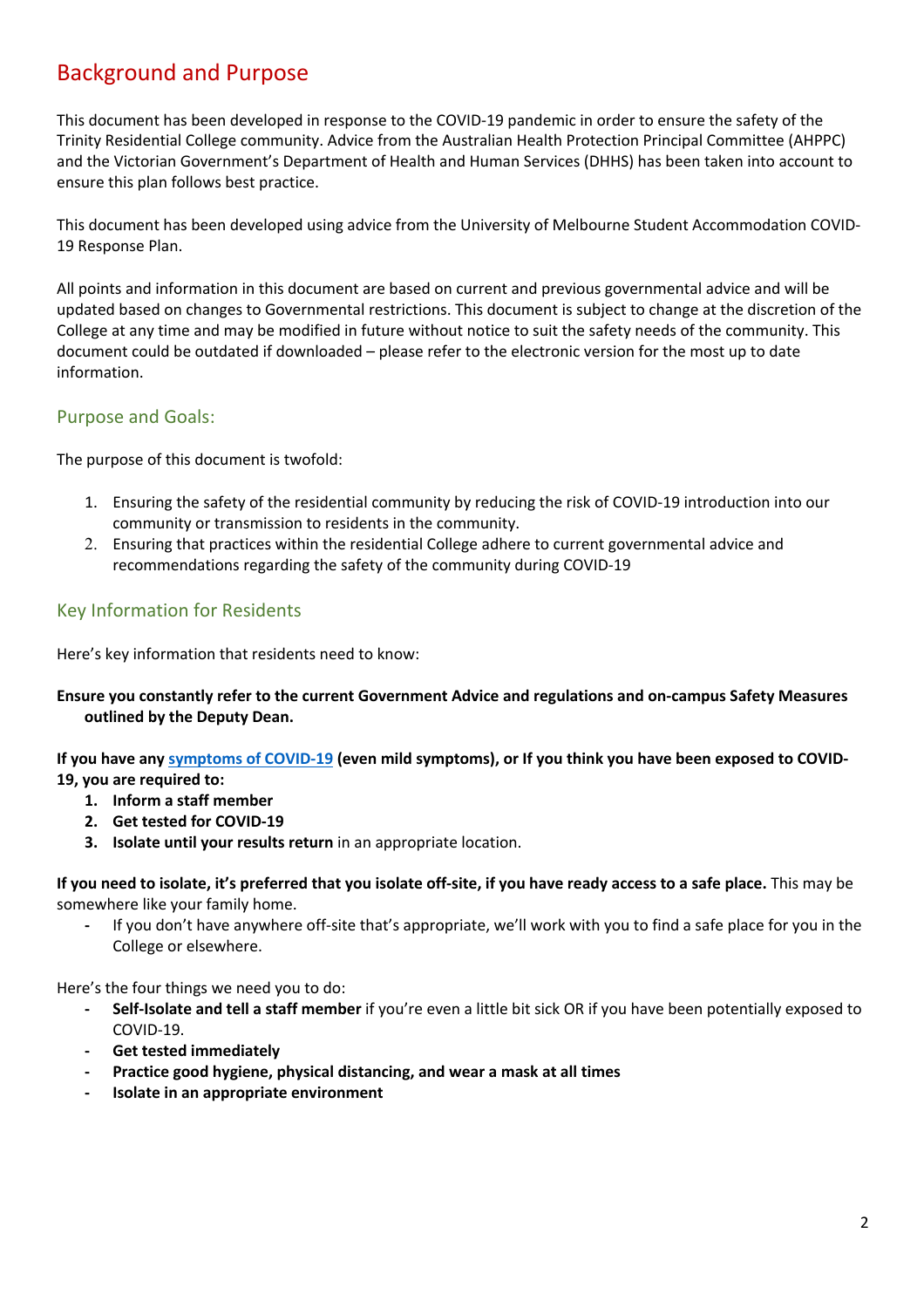# Trinity Residential College COVID-19 Preventative Health Plan

## **1.** Rapid isolation and referral of residents with symptoms

- **1.1.** In the instance of suspected or confirmed case of COVID-19, follow the College's Isolation Protocol (see below).
	- **1.1.1.**Isolate student safely in an appropriate room. Communicate with student regarding possible off-site isolation.
	- **1.1.2.**Arrange for a COVID-19 test to be conducted at a safe place.
	- **1.1.3.**Assign a residential executive case manager, as per the PCD.
	- **1.1.4.** Provide wellbeing, health, and academic support to the isolated student.
	- **1.1.5.** Follow appropriate medical advice.

#### **2.** Reducing density of residents

- **2.1.** In the instance of a suspected or confirmed case of COVID-19, the College is prepared to direct students to vacate the College, if it is safe to do so, in order to reduce density in residence.
- **2.2.** If necessary, the College will reduce capacity to increase physical distancing.
- **2.3.** Where possible, residents will be spread across the College to promote physical distancing and avoid use of shared bathrooms.

#### **3.** Return of residents to campus

- **3.1.** Students who can safely return to campus are permitted to do so, with conditions applicable depending on current government advice.
	- **3.1.1.** Residents are not permitted to return to College from a designated "Red Zone", and must remain in place offsite until their area is downgraded to an "Orange Zone".
	- **3.1.2.** Residents are permitted to return to College from an Orange Zone, with the condition that they are tested for COVID-19 upon their return.
	- **3.1.3.** If deemed necessary for community safety, all returning residents must be tested for COVID-19 and return to College within 24 hours of receiving a negative result from that test. This will depend on current governmental advice.
	- **3.1.4.** All residents must agree to abide by College Safety Measures in place during their return to College. Full updated lists of restrictions are available on the College's Facebook page and have been communicated to residents via email.
	- **3.1.5.** A breach of COVID-19 Safety Measures is viewed as a breach of the Student Code of Conduct. Students may receive consequences for any breaches of physical distancing restrictions, as determined by the Dean.

## **4.** Community Safety Measures in Place

- **4.1.** All Safety Measures should be aligned with current governmental advice regarding physical distancing and community travel.
- **4.2.** Safety Measures can be implemented by College staff to protect community safety. Safety Measures possible for implementation are:
	- **4.2.1.** Restrictions on travel off-campus into the community, including placing time limits on travel within the community, permission to leave campus for work or non-essential appointments.
	- **4.2.2.** Restrictions on permitted activities on campus, including exercise, events, and social gatherings.
	- **4.2.3.** Restrictions on methods of transport within the community.
	- **4.2.4.** Mandatory wearing of form-fitting masks. The College will require that all people on the Residential College campus comply at all times with government regulations requiring wearing of masks.
- **4.3.** All Safety Measures that are in place are linked to the Code of Conduct, and any breach of current restrictions will be treated as a breach of the Code. Consequences for breaches of the Code are determined by the Deputy Dean and Dean.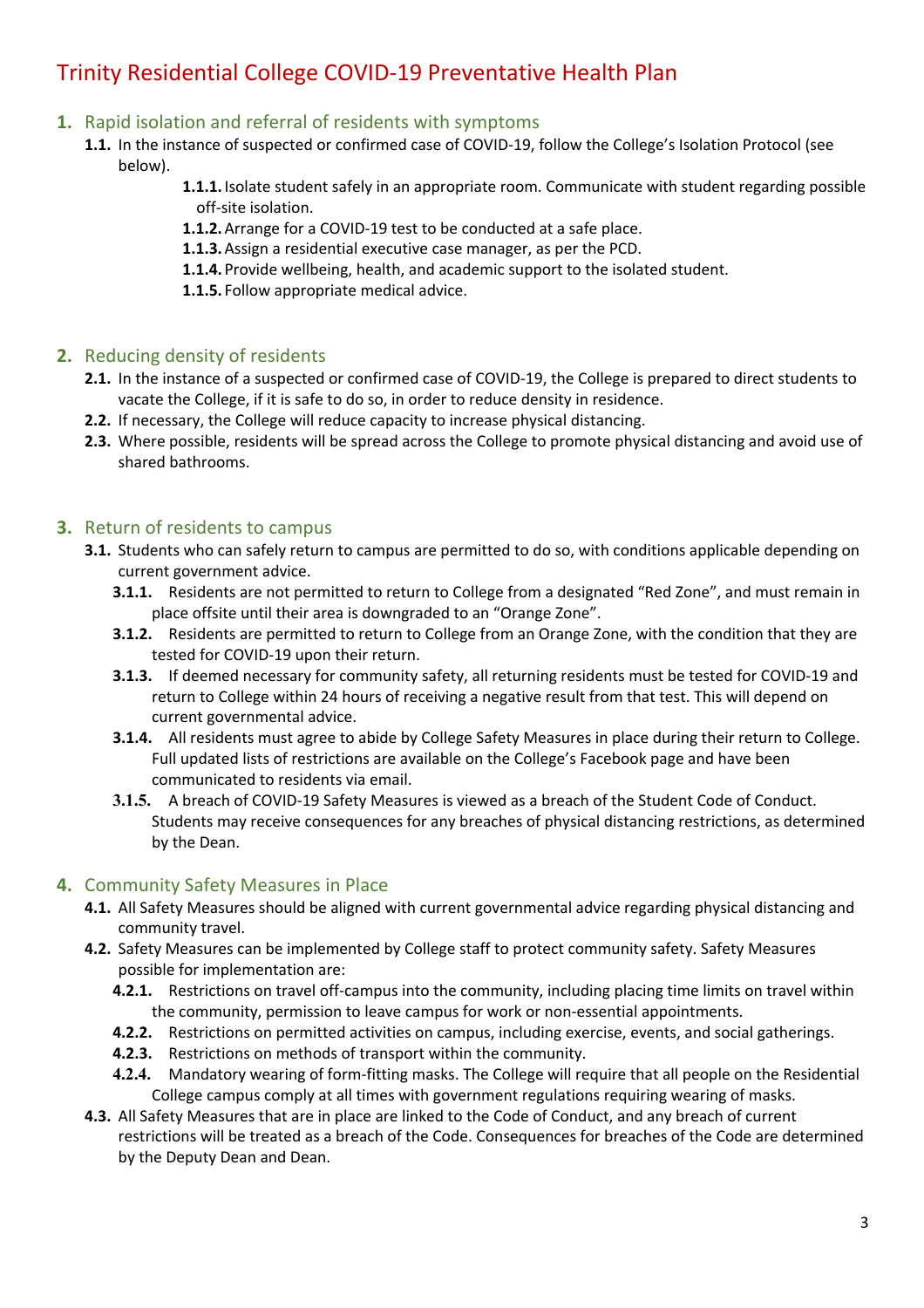# **5.** Promoting hygiene in the College

- **5.1.** Promotional material and safety measures have been shared with the community regularly in different formats – Social Media, emails, posters, and face to face meetings.
- **5.2.** Providing residents with COVID-19 behaviour change literature posters are placed in bathrooms, shared spaces, and common areas.
- **5.3.** Monitoring of residents' practices by staff through general observation, building walkthroughs, swipe access to campus, and CCTV of common areas where possible.
- **5.4.** Regular and relevant updates on COVID-19 will be provided to students to keep informed of the current restrictions, advice, and support.

# **6.** Environmental hygiene measures

- **6.1.** Raised intensity of cleaning regime in high touch, common areas and bathrooms. All shared spaces also have cleaning products for students to use to ensure cleanliness and hygiene.
	- **6.1.1.** Communal bathrooms are cleaned twice daily
	- **6.1.2.** High touch areas anywhere that multiple people need to touch in order to pass through an area e.g. bannisters, doorknobs and handles, etc.
- **6.2.** Following governmental guidance on cleaning materials and techniques, such as replacing Alliance's usual cleaning products with high-strength chemical-based products to ensure hygiene.
- **6.3.** Availability of hand washing and hand sanitising facilities and products, including soaps and hygiene products such as alcohol-based hand sanitiser.

**6.3.1.** All entry points to buildings are to have a hand sanitizer station to promote good hygiene practice.

**6.4.** Behavioural change campaign targeting coughing, sneezing, and hand hygiene has been rolled out to all communal areas, corridors, and online info.

# **7.** Physical distancing in the College

- **7.1.** Any and all measures put in place at the College aimed at increasing physical distance are able to implemented from time to time, depending on current Governmental Health advice. The following options are available to be implemented from time to time:
	- **7.1.1.** Signage may been placed in areas around College, such as bedrooms, communal areas, and dining hall indicating maximum occupancy.
	- **7.1.2.** Furniture may be reduced in the Dining Hall, study commons, common areas and library to increase distancing. Stickers may be placed in Dining Hall in the appropriate seating position for student use.
	- **7.1.3.** Appropriate distance markings may be placed on the floor for the Dining Hall Servery area indicating 1.5m distance.
	- **7.1.4.** Strict management of all common facilities (e.g. gyms, common rooms), including rostered times for student use, increased cleaning service, and cleaning products for student use.
	- **7.1.5.** Catering operations may transition to utilising disposable containers for all food and drink. Food service can be moved to a take-away system can be adopted as necessary.
- **7.2.** As Government restrictions change, events will be permitted as long as they abide by current industry and community guidelines as outlined by the Government.

# **8.** Reducing contact with external staff, contractors, and visitors

- **8.1.** The following safety measures are available for the College to implement from time to time, depending on the current Government Guidelines at the time.
	- **8.1.1.** The College may choose to reduce student contact with essential staff, such as removing the Student Bursars from the Kitchen.
	- **8.1.2.** The College may choose to implement a protocol in place for managing essential staff hygiene to ensure their safe arrival on site, minimising student contact to the areas they access.
	- **8.1.3.** The College may choose to minimise all student events and put in place a protocol for student initiatives to ensure safety.
	- **8.1.4.** The College may choose to cease all visitors, guest, and non-essential staff access to the campus.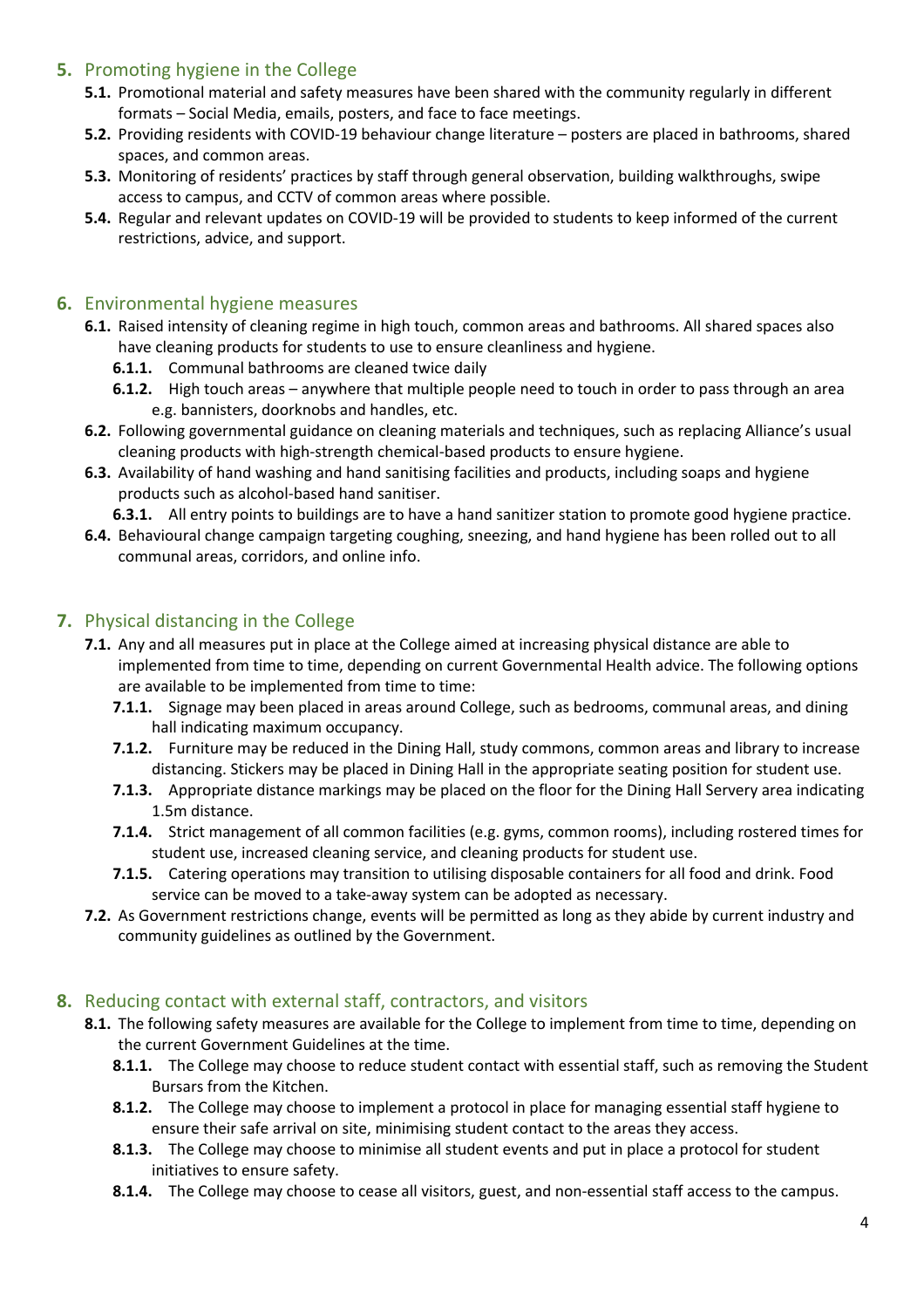- **8.1.5.** The College may choose to suspend maintenance in rooms unless critical, with strict contractor controls.
- **8.1.6.** The College may choose to have cleaners utilise strict requirements to use personal protective equipment, such as gloves to aid infection control.
- **8.1.7.** The College may choose to implement screening of guests to campus is being conducted at check-in, as well as thorough hygiene protocols.

# **9.** Monitoring of health risks

- **9.1.** College support staff are to continue to monitor student safety and behaviour, in order to ensure risk of COVID-19 transmission remains low.
- **9.2.** College support staff are to monitor students at higher risk, and work with the student to provide a suitable living environment for them.
	- **9.2.1.** Students with pre-existing medical conditions are to be contacted for individual support and to develop an individual care plan if needed.
- **9.3.** The College will continue to provide wellbeing support and monitoring of mental health risk
	- **9.3.1.** Continued RA and Wellbeing checks on all residents.
	- **9.3.2.** Updated and refined RA referral process to Wellbeing Service.
	- **9.3.3.** Continued offering of the Wellbeing Service, referrals to counselling and other wellbeing services online and via phone.
	- **9.3.4.** Promotion and regular reminders of health services available to students, with specialist services for vulnerable communities advertised.
	- **9.3.5.** Maintaining resident engagement through regular newsletters, initiatives, and student-run activities.

## **10.**Vaccines

- **10.1.** Influenza vaccines are to be made readily available early in the Flu season in order to prevent the spread of the illness.
	- **10.1.1.** The Flu Vaccines will be delivered each year to students and staff of the College.
- **10.2.** All members of the Trinity Community are encouraged to be vaccinated against COVID-19 once a vaccine becomes available to them.
- **10.3.** The College reserves the right to make COVID-19 Vaccination a compulsory condition of residency, subject to any relevant exemptions.

# Isolation Protocol

In order to ensure the safety of the residential community, all residents are required to abide by directions from the College regarding isolation and testing. Rapid isolation and testing are proven to be effective methods of limiting the transmission of COVID-19. All residents displaying any signs of illness, even mild symptoms, or those who have suspected or confirmed exposure to COVID-19 must be isolated and tested.

It is critical that all staff approach residents with any symptoms as infectious. It is safest to assume a resident has COVID-19 until proven otherwise with testing.

Outside of Stage 3 or 4 lockdown, the College's isolation protocol moves to a streamlined approach, aimed at increasing student willingness to be tested for COVID-19. That process is as follows:

**If you have any symptoms of COVID-19 (even mild symptoms), or If you think you have been exposed to COVID-19, you are required to:**

- **1. Inform a staff member**
- **2. Get tested for COVID-19**
- **3. Isolate until your results return** in your own room in College.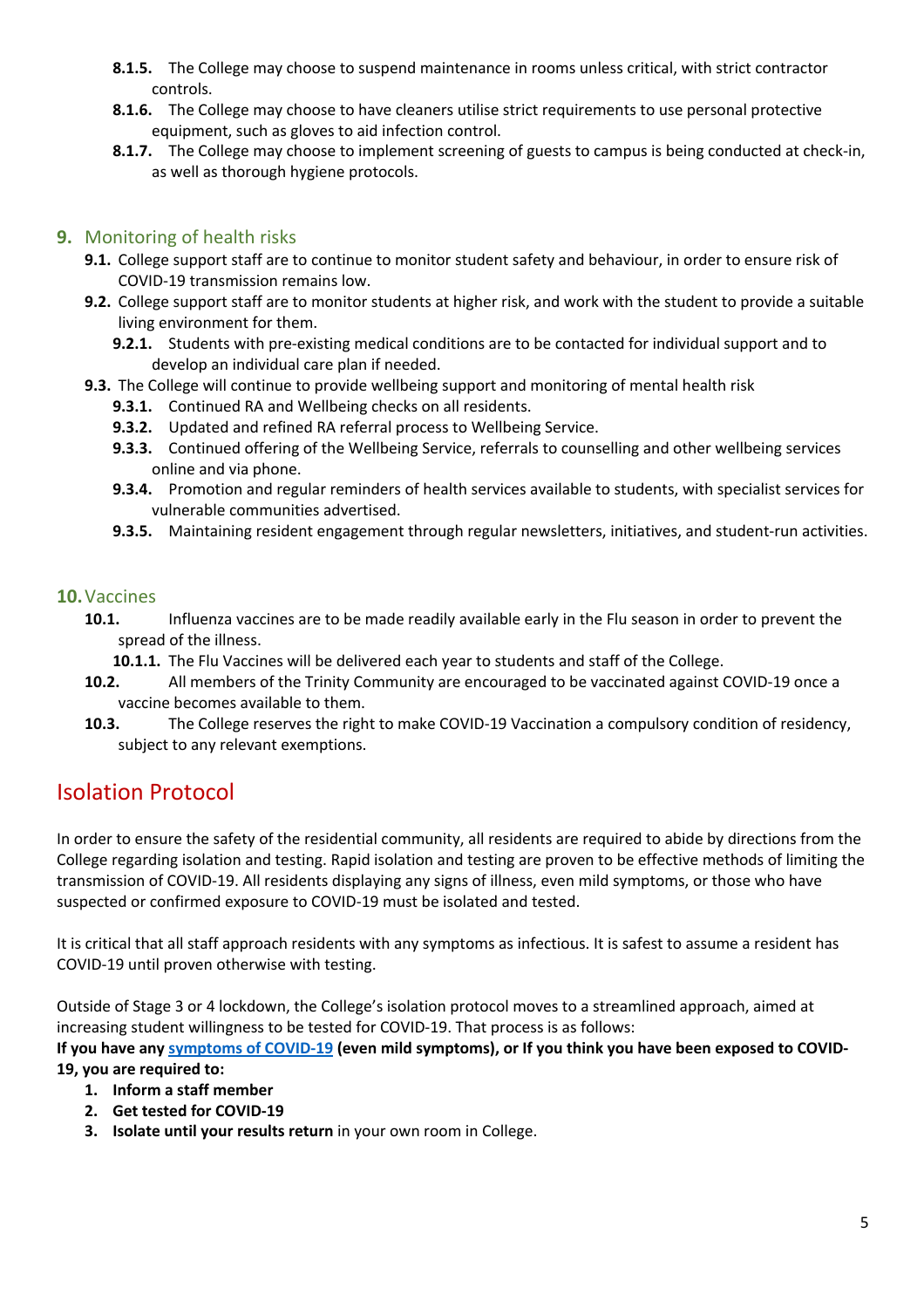During that isolation period, students will be provided food and essential item delivery by a nominated member of the community. This may be a staff member or a student. During this isolation period, students are provided with cleaning materials in shared bathrooms in order to clean any surfaces or areas they use.

During strict governmental restriction periods, such as Stage 3 or 4 lockdowns, the follow isolation protocol is in place:

# **11.**Rooms suitable for isolation in Trinity Residential College.

- **11.1.** There are **3 Tier 1 Suitable Rooms available** for student isolation in College –1 visiting scholar's flat (GY301), and 2 Clarkes Apartments (CL024 and CL124). These rooms have exclusive access to a bathroom, have a fridge for use, and are not connected to any communal areas.
	- **11.1.1.** If required, other rooms with private bathrooms are available for isolation of students e.g. Gourlay rooms
- **11.2.** All other rooms are **Tier 2 Suitable Rooms, where shared bathrooms would be isolated for singular student use.**
	- **11.2.1.** Follow the same protocol as outlined below, and in addition inform residents on the affected floor to use separate bathrooms until informed otherwise.
	- **11.2.2.** Minimise contact with other residents on the floor as much as possible.

# **12.**Off-campus isolation

- **12.1.** It is preferred that a resident isolate off-site if it is possible to do so safely.
- **12.2.** In the event that a student has a suspected or confirmed case of COVID-19, the College, if it is deemed necessary, is to contact the resident's emergency contact and inform them of the situation. An agreed isolation area will be arranged for the resident upon consultation with all parties.

# **13.**Procedure for isolation of resident in College.

- **13.1. Move the resident to a suitable room** ASAP, with zero contact to other residents.
	- **13.1.1.** Ensure PPE is worn by anyone assisting.
- **13.2. Nominate Case Manager** (Dean, Deputy Dean or Associate Dean) who will be responsible for all following steps.

## **13.3. Ensure key stakeholders are informed**

- **13.3.1.** Inform all RA's of the student's isolation, including the location and procedure around communicating that information with students.
- **13.3.2.** Inform P&Fs and Alliance staff. No maintenance to be conducted on student room unless critical/emergency
- **13.3.3.** Inform the College Dean, who will inform SMT as required.

#### **13.4. Isolated resident is to be briefed on procedure of isolation and expectations of compliance**

- **13.4.1.** Emphasise importance of maintaining safety
- **13.4.2.** Resident is to remain in their room at all times
- **13.4.3.** Resident is to provide correct and preferred method of contact
- **13.4.4.** Outline roster of daily food delivery and welfare checks
- **13.4.5.** All deliveries/services are to be Zero Contact for the remainder of isolation

#### **13.5. Care package to be delivered** on the first day of isolation. Include:

**13.5.1.** Surgical Mask, gloves, soap, paper towels, linen pack, laundry tub and detergent, multipurpose cleaner with disinfectant, disinfectant wipes, garbage bags, vomit bags, thermometer, hydrolyte.

## **13.6. Bin to be delivered to student's room** by P&Fs – placed outside.

**13.6.1.** Extra cleaning and waste disposal to be provided by P&Fs/Alliance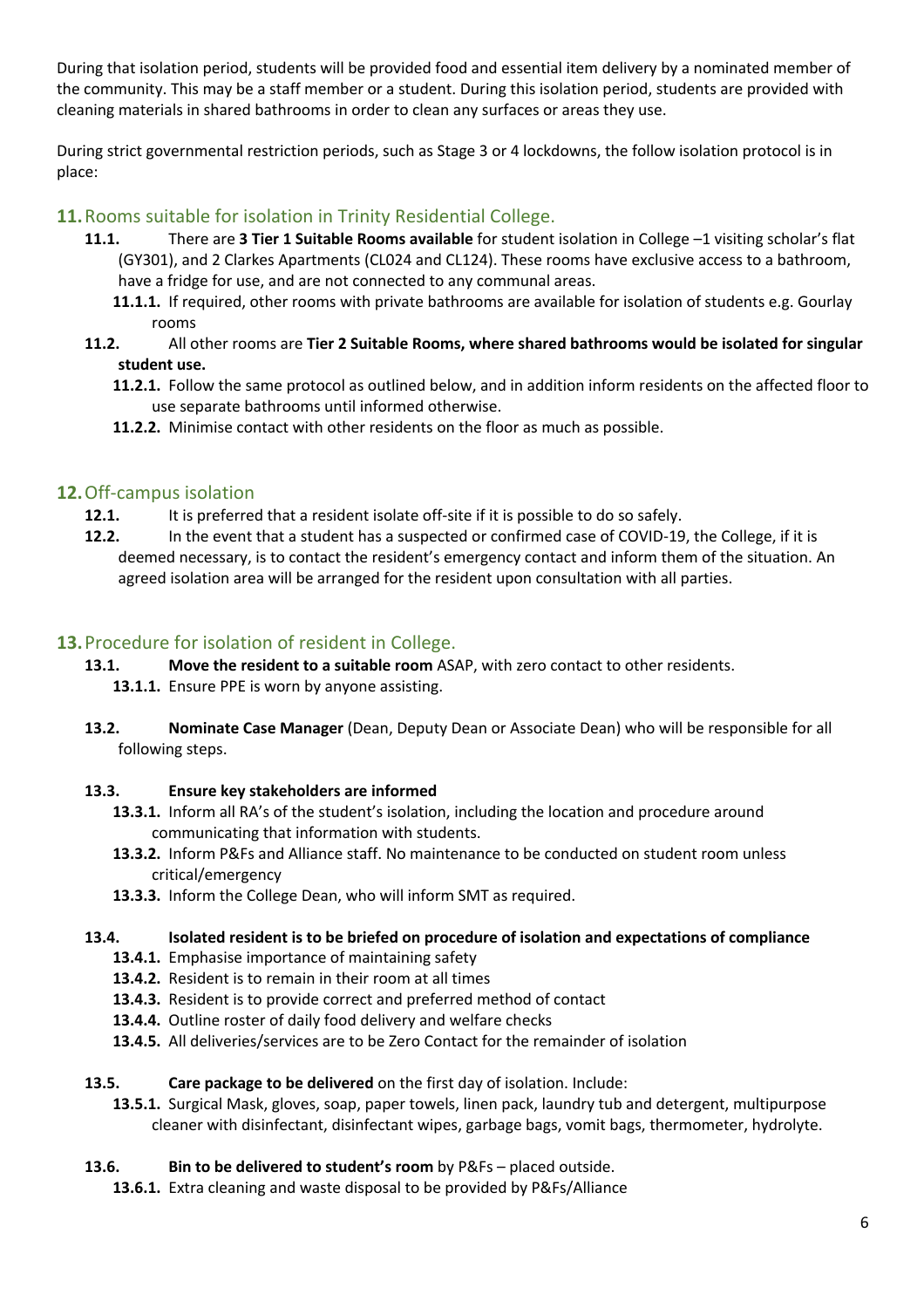- **13.6.2.** Streamline waste disposal to once per day at an agreed time. Any garbage placed outside that time will not be collected and the resident must return it to their room bin.
- **13.6.3.** Notify the Floor and RA of garbage collection time.
- **13.7. Food delivered** in disposable containers outside the student's room
	- **13.7.1.** Roster is to be made by the Res Exec Case Manager of **self-nominated** staff and students, who deliver food 3 x per day
	- **13.7.2.** Delivery is to be **zero contact** placed outside the room with a text message sent to announce delivery.
- **13.8. Wellbeing Checks to be provided daily**, with online contact with Wellbeing service provided to ensure student safety.
	- **13.8.1.** RA is to check in with students online/via phone regularly
	- **13.8.2.** Case manager to check in daily via phone
	- **13.8.3.** Wellbeing and Mindfulness Webinars provided online for students
	- **13.8.4.** Referral to online wellbeing services provided such as Reachout forums and Beyondblue resources.
- **13.9. Ongoing medical care to be provided**. Available resources include the COVID-19 Hotline 1800 675 398, the Nurse on Call 1300 60 60 24, or 13 SICK, including daily monitoring and recording of symptoms.
	- **13.9.1.** Ensure ill student communicates all medical advice to Case Manager.
	- **13.9.2. If illness persists or worsens, seek emergency support via 000**

#### **13.10. Arrange COVID-19 testing of the resident**

- **13.10.1.** Follow COVID-19 Hotline advice for appropriate testing arrangement of resident.
- **13.10.2.** Ensure zero-contact with other residents during entry/exit and testing.

#### **13.11. Criteria for conclusion of isolation**

- 13.11.1. In order to ensure community safety, the College will follow appropriate advice from the Department of Health and Human Services regarding conclusion of isolation.
- **13.11.2.** A resident may be asked to remain in isolation after they have returned a negative result of COVID-19 if provided medical advice tells the College to do so.

## **13.12. Deep cleaning of the room is to be arranged after the resident has left isolation.**

**13.12.1.** The room may also be left vacant for a period of time to ensure safety.

# Emergency Plan for a Confirmed Case of COVID-19

The following outline's the College's plan to respond to a confirmed case of COVID-19 within the Community.

## **14.**Precautionary measures

#### **14.1. Isolate the resident immediately**

- **14.1.1.** Follow the Isolation Protocol as outlined in point 12 above.
- **14.2.** Notify the DHHS via the COVID-19 Hotline 1800 675 398
- 14.3. Notify the University COVID-19 Central Response Team campus-community@unimelb.edu.au and Crystal Polson, Infection Control Nurse crystal.polson@unimelb.edu.au for support and advice.

#### **14.4. Close Contacts placed in self-isolation**

- **14.4.1.** Close contacts will be as determined by the DHHS, University COVID-19 Response Team, or the College staff. Close contacts may have:
	- Used the same bathroom as the resident
	- Been in the same room as the resident for more than 15 minutes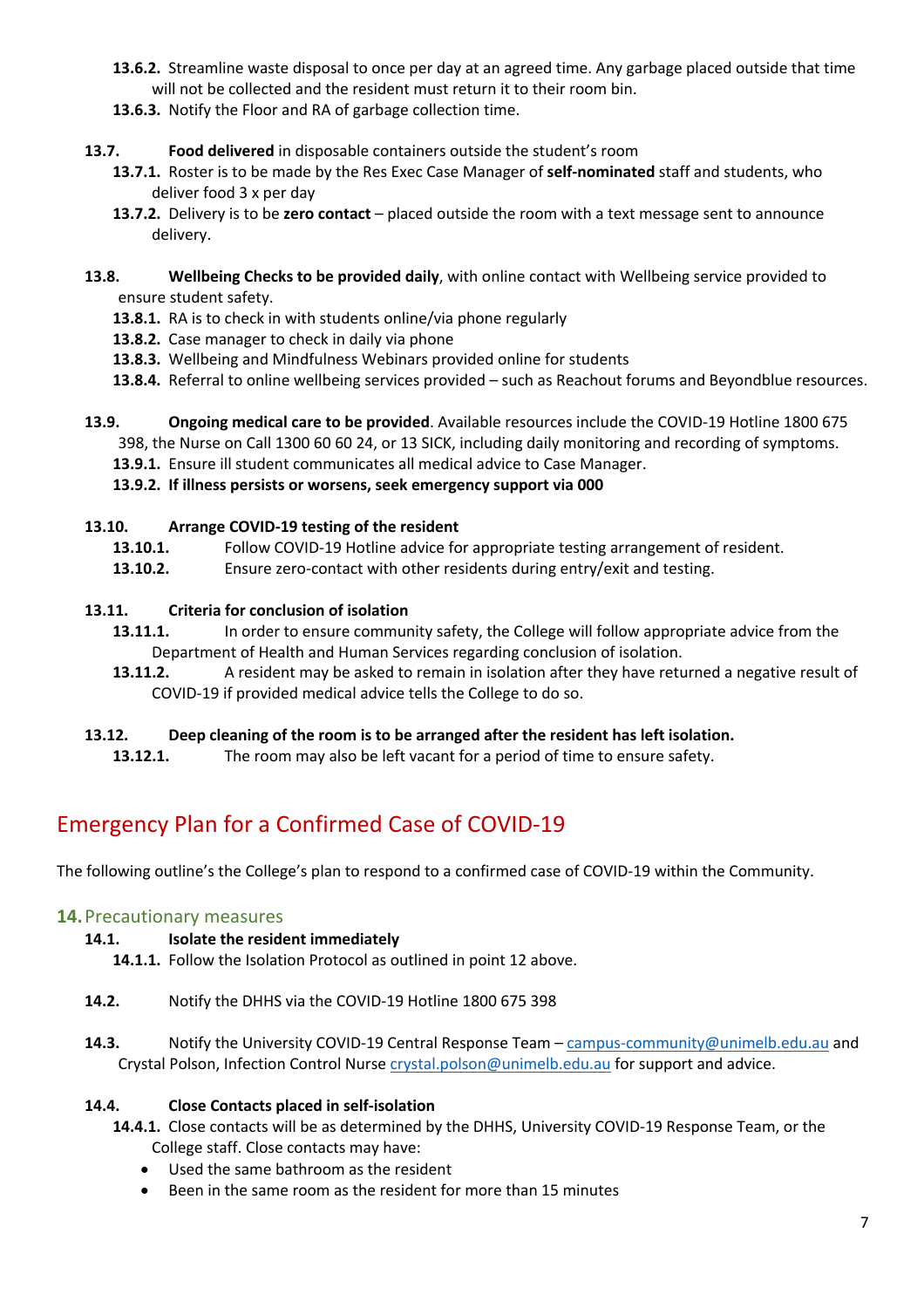- Been in physical contact with the resident or any of their belongings
- Been in the same area outdoors with the resident for more than 2 hours
- Been within 1.5 metres of the resident at any time

## **14.4.2. Case manager to monitor the symptoms of any students in isolation.**

#### **14.5. Assess the need to mass-isolate**

**14.5.1.** Follow all and any advice from the DHHS regarding the need to mass-isolate all residents.

## **15.**Preventing COVID-19 Outbreak

**15.1.** Residents in the same building as affected resident(s), but are not close contacts, are to be relocated to safe accommodation off-site or in a separate building.

## **16.**External Medical Support

- **16.1.** Colmedics group will be engaged to provide the following services during a suspected or confirmed case of COVID-19. The Residential College is to engage with Colmedics and provide contact details to staff.
	- **16.1.1.** Facilitating symptomatic or asymptomatic COVID swab testing programs (pro-active or reactive) onsite to minimise resident movement
	- **16.1.2.** Provision of Medics trained and equipped with PPE for duties such as support, logistics and interaction with residents in isolation or quarantine

# Education and Training

# **17.**Infection Control Training for Staff

- **17.1.** All staff of the Residential College are required to complete the Government's online infection control training course before Semester 2 2020, which can be found here: https://www.health.gov.au/resources/apps-and-tools/covid-19-infection-control-training
- **17.2.** Staff are to be aware that the College may choose to conduct stricter procedures than are outlined
	- in the training.